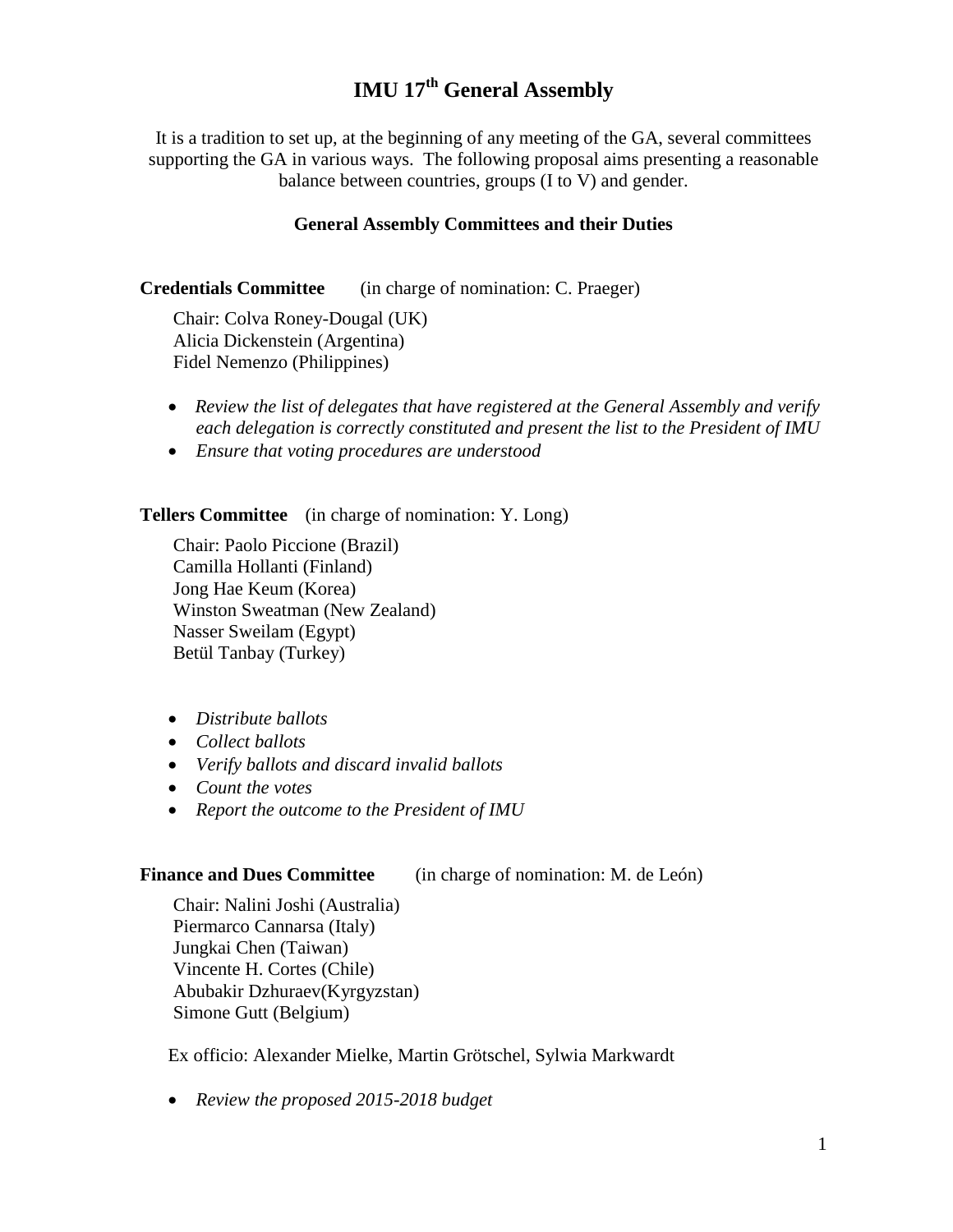- *Make recommendations to the General Assembly concerning dues unit increase*
- *Make recommendation to the General Assembly concerning action to be taken regarding dues in arrears*

### **Resolutions Committee** (in charge of nomination: C. Rousseau)

Chair: Günter Ziegler (Germany) Alejandro Adem (Canada) Georgia Benkart (USA) Rajenda Bhatia (India) Etienne Desquith (Ivory Coast) Liqun Zhang (China)

- *Accept resolutions put forth by delegations prior to the close of the first day's sessions of the General Assembly (August 16)*
- *Review and edit resolutions received from the delegations*
- *Formulate resolutions*
- *Present the resolutions to the General Assembly with recommendations*

### **Election Committee** (in charge of nomination: R. Piene)

Chair: Ragni Piene (Norway) John Ball (United Kingdom) Ingrid Daubechies (USA) Masaki Kashiwara (Japan) László Lovász (Hungary) M S Raghunathan (India)

- Settle all issues coming up during the election process in particular
	- to oversee the form of the ballot papers
	- and to clarify all matters coming up when suggestions from the floor are made.